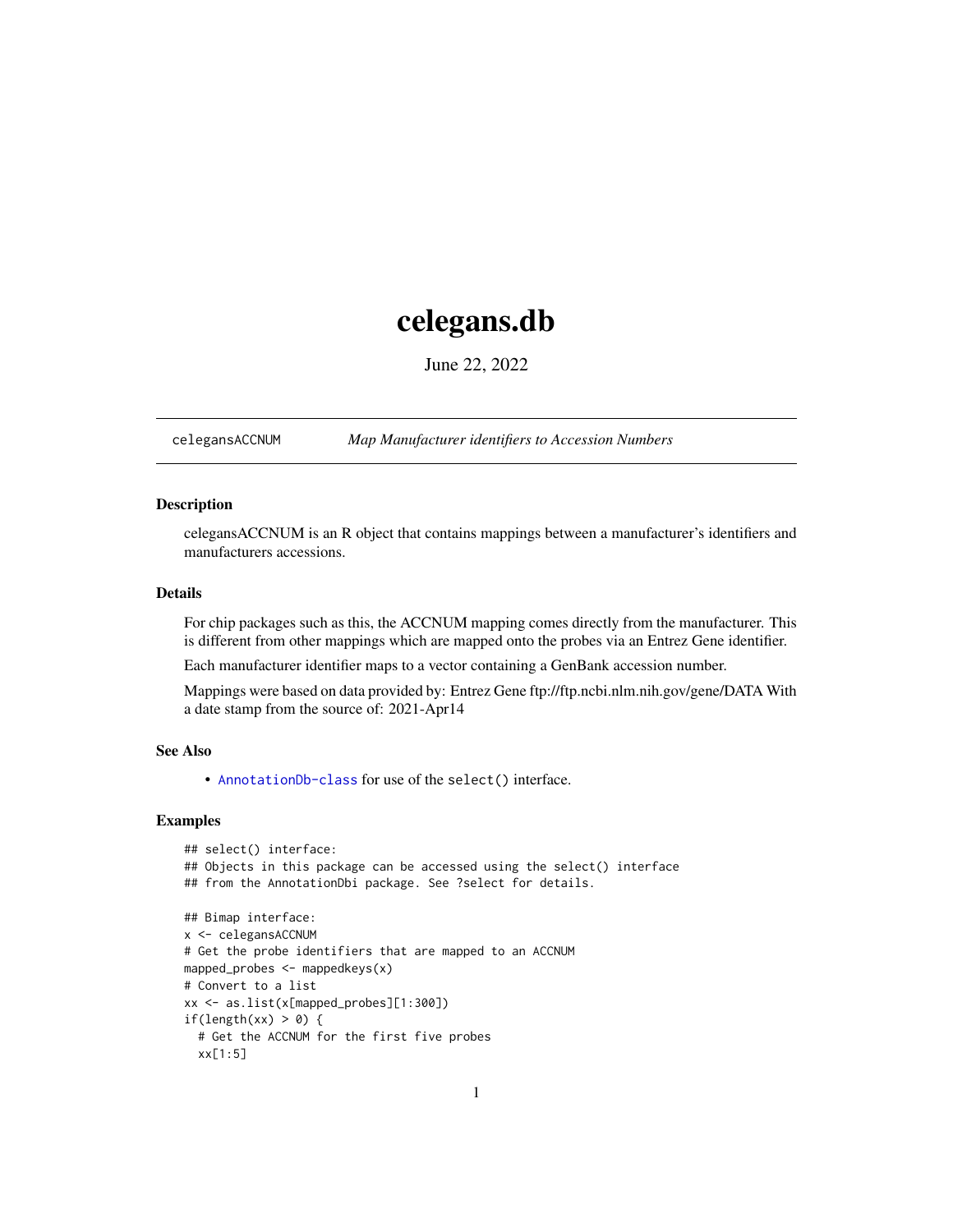```
# Get the first one
 xx[[1]]
}
```
celegansALIAS2PROBE *Map between Common Gene Symbol Identifiers and Manufacturer Identifiers*

#### Description

celegansALIAS is an R object that provides mappings between common gene symbol identifiers and manufacturer identifiers.

## Details

Each gene symbol is mapped to a named vector of manufacturer identifiers. The name represents the gene symbol and the vector contains all manufacturer identifiers that are found for that symbol. An NA is reported for any gene symbol that cannot be mapped to any manufacturer identifiers.

This mapping includes ALL gene symbols including those which are already listed in the SYMBOL map. The SYMBOL map is meant to only list official gene symbols, while the ALIAS maps are meant to store all used symbols.

Mappings were based on data provided by: Entrez Gene ftp://ftp.ncbi.nlm.nih.gov/gene/DATA With a date stamp from the source of: 2021-Apr14

## See Also

• [AnnotationDb-class](#page-0-0) for use of the select() interface.

```
## select() interface:
## Objects in this package can be accessed using the select() interface
## from the AnnotationDbi package. See ?select for details.
## Bimap interface:
# Convert the object to a list
xx <- as.list(celegansALIAS2PROBE)
if(length(xx) > 0){
    # Get the probe identifiers for the first two aliases
   xx[1:2]
   # Get the first one
   xx[[1]]
}
```
<span id="page-1-0"></span>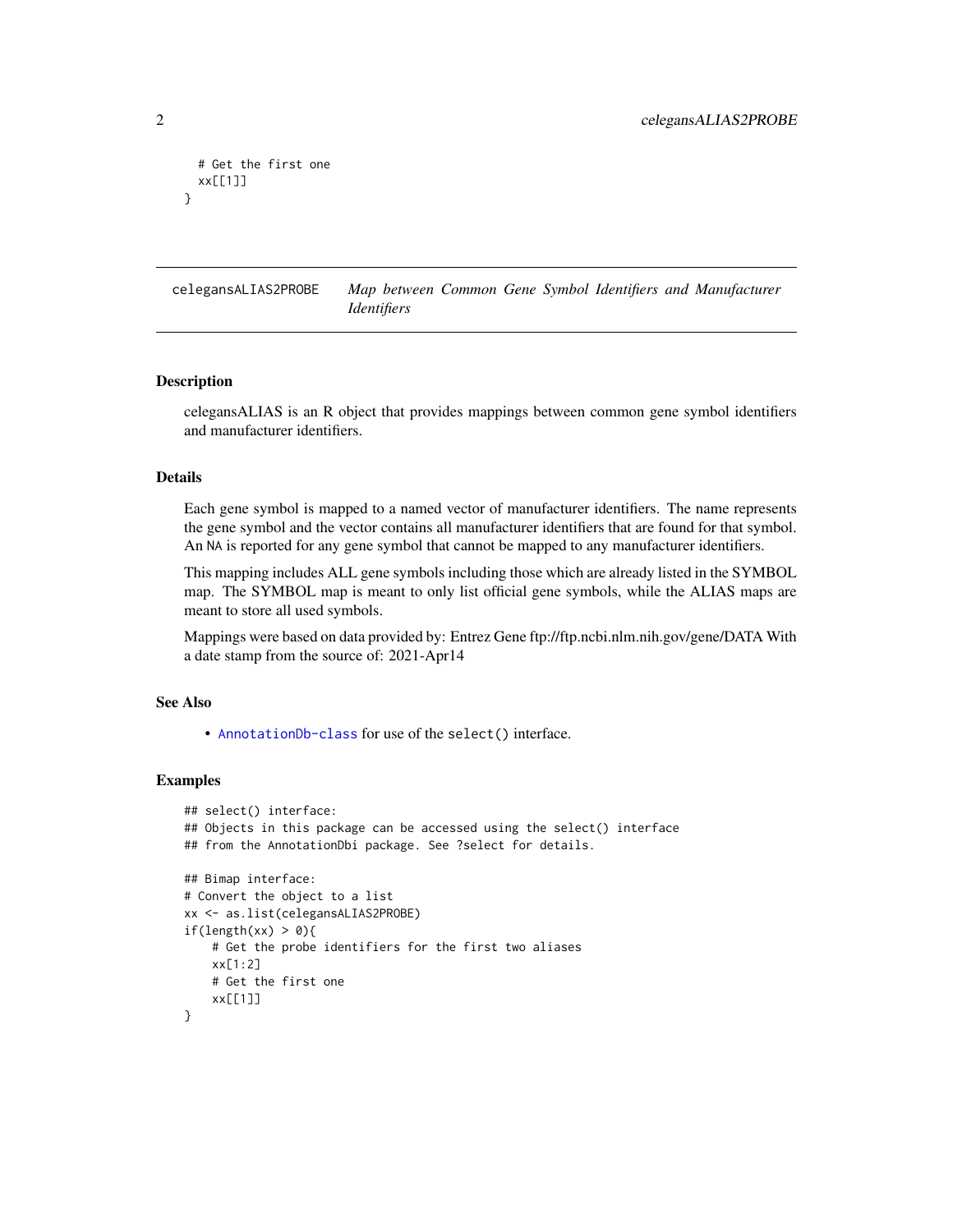<span id="page-2-0"></span>Welcome to the celegans.db annotation Package. The purpose of this package is to provide detailed information about the celegans platform. This package is updated biannually.

Objects in this package are accessed using the select() interface. See ?select in the AnnotationDbi package for details.

#### See Also

• [AnnotationDb-class](#page-0-0) for use of keys(), columns() and select().

#### Examples

```
## select() interface:
## Objects in this package can be accessed using the select() interface
## from the AnnotationDbi package. See ?select for details.
columns(celegans.db)
## Bimap interface:
## The 'old style' of interacting with these objects is manipulation as
## bimaps. While this approach is still available we strongly encourage the
## use of select().
ls("package:celegans.db")
```
celegansCHR *Map Manufacturer IDs to Chromosomes*

#### **Description**

celegansCHR is an R object that provides mappings between a manufacturer identifier and the chromosome that contains the gene of interest.

## Details

Each manufacturer identifier maps to a vector of chromosomes. Due to inconsistencies that may exist at the time the object was built, the vector may contain more than one chromosome (e.g., the identifier may map to more than one chromosome). If the chromosomal location is unknown, the vector will contain an NA.

Mappings were based on data provided by: Entrez Gene ftp://ftp.ncbi.nlm.nih.gov/gene/DATA With a date stamp from the source of: 2021-Apr14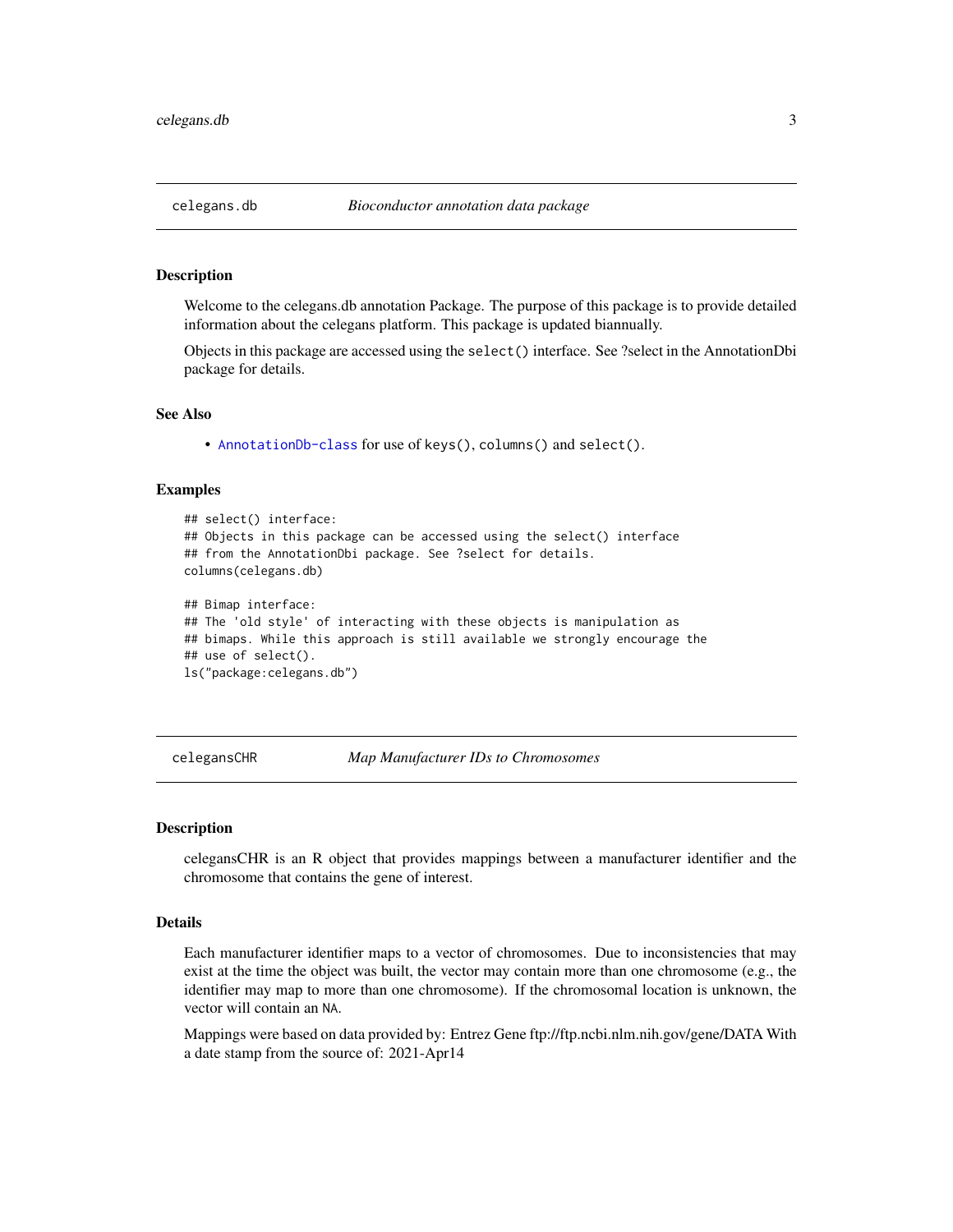## See Also

• [AnnotationDb-class](#page-0-0) for use of the select() interface.

#### Examples

```
## select() interface:
## Objects in this package can be accessed using the select() interface
## from the AnnotationDbi package. See ?select for details.
## Bimap interface:
x <- celegansCHR
# Get the probe identifiers that are mapped to a chromosome
mapped_probes <- mappedkeys(x)
# Convert to a list
xx <- as.list(x[mapped_probes][1:300])
if(length(xx) > 0) {
  # Get the CHR for the first five probes
  xx[1:5]
  # Get the first one
  xx[[1]]
}
```
celegansCHRLENGTHS *A named vector for the length of each of the chromosomes*

#### Description

celegansCHRLENGTHS provides the length measured in base pairs for each of the chromosomes.

#### Details

This is a named vector with chromosome numbers as the names and the corresponding lengths for chromosomes as the values.

Total lengths of chromosomes were derived by calculating the number of base pairs on the sequence string for each chromosome.

## See Also

• [AnnotationDb-class](#page-0-0) for use of the select() interface.

```
## select() interface:
## Objects in this package can be accessed using the select() interface
## from the AnnotationDbi package. See ?select for details.
## Bimap interface:
tt <- celegansCHRLENGTHS
# Length of chromosome 1
tt["1"]
```
<span id="page-3-0"></span>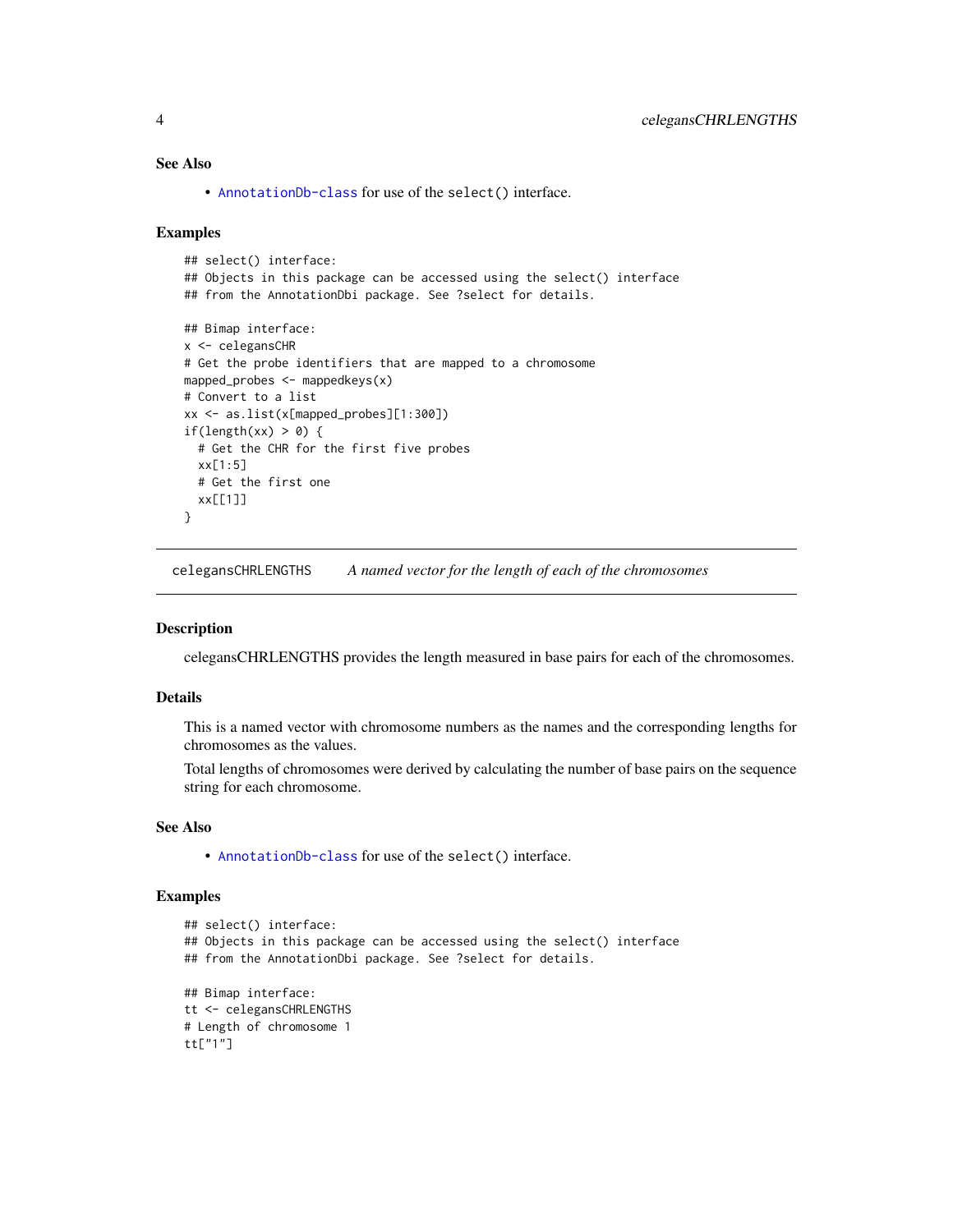<span id="page-4-0"></span>celegansCHRLOC is an R object that maps manufacturer identifiers to the starting position of the gene. The position of a gene is measured as the number of base pairs.

The CHRLOCEND mapping is the same as the CHRLOC mapping except that it specifies the ending base of a gene instead of the start.

#### Details

Each manufacturer identifier maps to a named vector of chromosomal locations, where the name indicates the chromosome. Due to inconsistencies that may exist at the time the object was built, these vectors may contain more than one chromosome and/or location. If the chromosomal location is unknown, the vector will contain an NA.

Chromosomal locations on both the sense and antisense strands are measured as the number of base pairs from the p (5' end of the sense strand) to q (3' end of the sense strand) arms. Chromosomal locations on the antisense strand have a leading "-" sign (e. g. -1234567).

Since some genes have multiple start sites, this field can map to multiple locations.

Mappings were based on data provided by: UCSC Genome Bioinformatics (Caenorhabditis elegans)

With a date stamp from the source of: 2019-Jan10

#### See Also

• [AnnotationDb-class](#page-0-0) for use of the select() interface.

```
## select() interface:
## Objects in this package can be accessed using the select() interface
## from the AnnotationDbi package. See ?select for details.
## Bimap interface:
x <- celegansCHRLOC
# Get the probe identifiers that are mapped to chromosome locations
mapped_probes \leq mappedkeys(x)
# Convert to a list
xx <- as.list(x[mapped_probes][1:300])
if(length(xx) > 0) {
 # Get the CHRLOC for the first five probes
 xx[1:5]
 # Get the first one
 xx[[1]]
}
```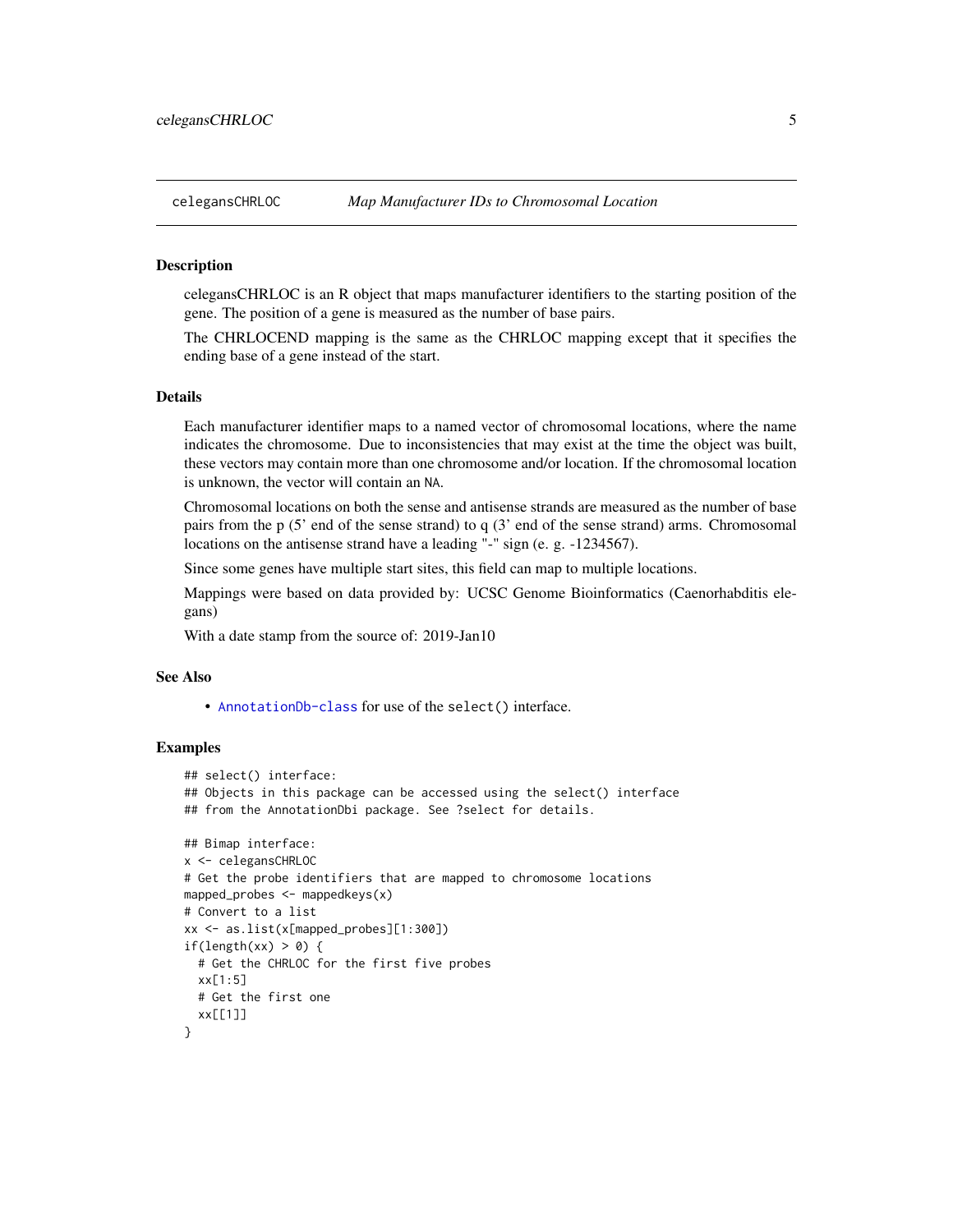celegansENSEMBL is an R object that contains mappings between manufacturer identifiers and Ensembl gene accession numbers.

#### Details

This object is a simple mapping of manufacturer identifiers to Ensembl gene Accession Numbers.

Mappings were based on data provided by BOTH of these sources: [http://www.ensembl.org/](http://www.ensembl.org/biomart/martview/) [biomart/martview/](http://www.ensembl.org/biomart/martview/) <ftp://ftp.ncbi.nlm.nih.gov/gene/DATA>

For most species, this mapping is a combination of manufacturer to ensembl IDs from BOTH NCBI and ensembl. Users who wish to only use mappings from NCBI are encouraged to see the ncbi2ensembl table in the appropriate organism package. Users who wish to only use mappings from ensembl are encouraged to see the ensembl2ncbi table which is also found in the appropriate organism packages. These mappings are based upon the ensembl table which is contains data from BOTH of these sources in an effort to maximize the chances that you will find a match.

For worms and flies however, this mapping is based only on sources from ensembl, as these organisms do not have ensembl to entrez gene mapping data at NCBI.

#### See Also

• [AnnotationDb-class](#page-0-0) for use of the select() interface.

```
## select() interface:
## Objects in this package can be accessed using the select() interface
## from the AnnotationDbi package. See ?select for details.
## Bimap interface:
x <- celegansENSEMBL
# Get the entrez gene IDs that are mapped to an Ensembl ID
mapped_genes \leq mappedkeys(x)
# Convert to a list
xx <- as.list(x[mapped_genes][1:300])
if(length(xx) > 0) {
 # Get the Ensembl gene IDs for the first five genes
 xx[1:5]
 # Get the first one
 xx[[1]]
}
#For the reverse map ENSEMBL2PROBE:
x <- celegansENSEMBL2PROBE
mapped_genes <- mappedkeys(x)
# Convert to a list
```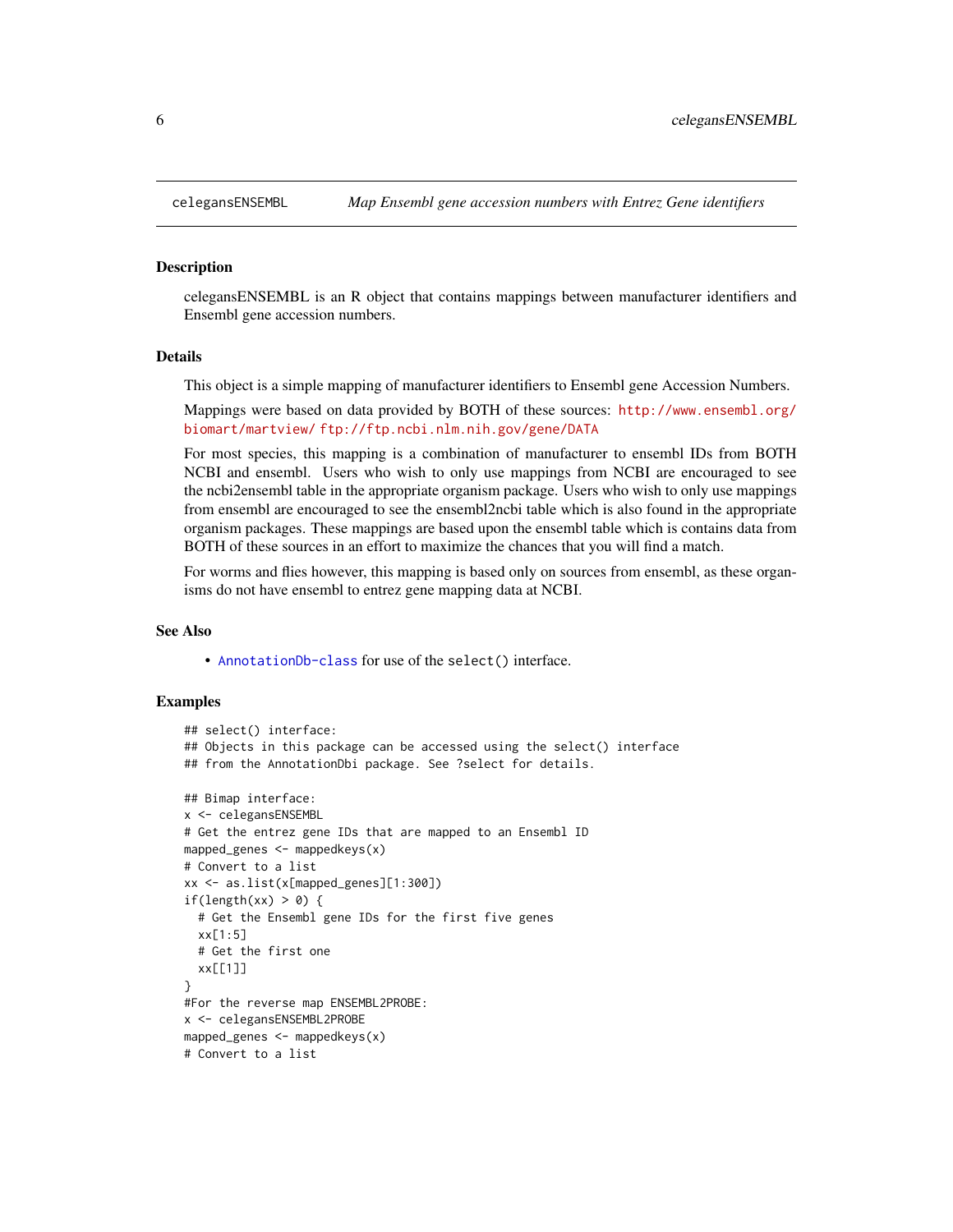## <span id="page-6-0"></span>celegansENTREZID 7

```
xx <- as.list(x[mapped_genes][1:300])
if(length(xx) > 0){
   # Gets the entrez gene IDs for the first five Ensembl IDs
  xx[1:5]
  # Get the first one
  xx[[1]]
}
```
celegansENTREZID *Map between Manufacturer Identifiers and Entrez Gene*

#### Description

celegansENTREZID is an R object that provides mappings between manufacturer identifiers and Entrez Gene identifiers.

## Details

Each manufacturer identifier is mapped to a vector of Entrez Gene identifiers. An NA is assigned to those manufacturer identifiers that can not be mapped to an Entrez Gene identifier at this time.

If a given manufacturer identifier can be mapped to different Entrez Gene identifiers from various sources, we attempt to select the common identifiers. If a concensus cannot be determined, we select the smallest identifier.

Mappings were based on data provided by: Entrez Gene ftp://ftp.ncbi.nlm.nih.gov/gene/DATA With a date stamp from the source of: 2021-Apr14

## References

<https://www.ncbi.nlm.nih.gov/entrez/query.fcgi?db=gene>

## See Also

• [AnnotationDb-class](#page-0-0) for use of the select() interface.

```
## select() interface:
## Objects in this package can be accessed using the select() interface
## from the AnnotationDbi package. See ?select for details.
## Bimap interface:
x <- celegansENTREZID
# Get the probe identifiers that are mapped to an ENTREZ Gene ID
mapped_probes <- mappedkeys(x)
# Convert to a list
xx <- as.list(x[mapped_probes][1:300])
if(length(xx) > 0) {
 # Get the ENTREZID for the first five probes
```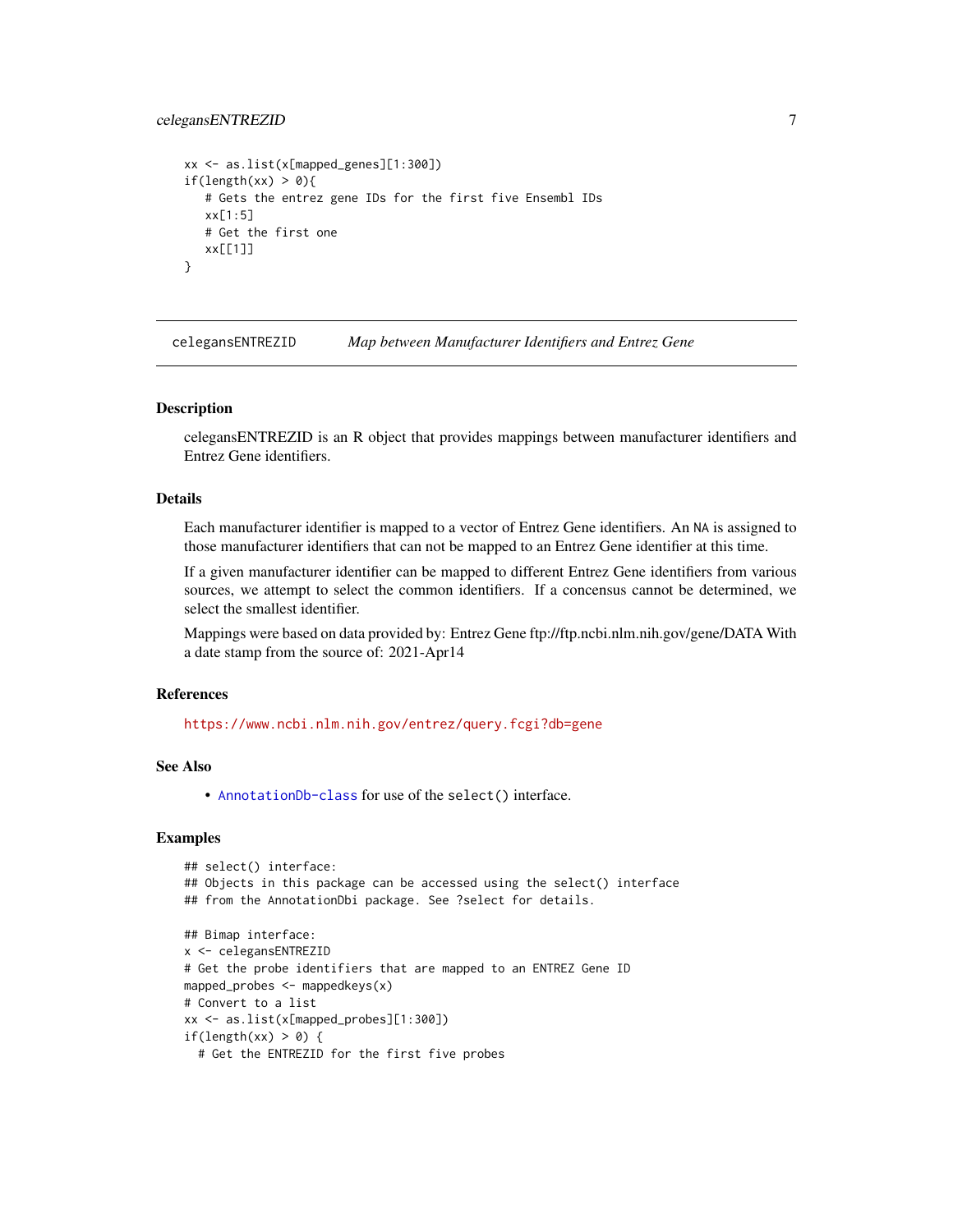```
xx[1:5]
 # Get the first one
 xx[[1]]
}
```
celegansENZYME *Maps between Manufacturer IDs and Enzyme Commission (EC) Numbers*

#### Description

celegansENZYME is an R object that provides mappings between manufacturer identifiers and EC numbers. celegansENZYME2PROBE is an R object that maps Enzyme Commission (EC) numbers to manufacturer identifiers.

#### Details

When the celegansENZYME maping viewed as a list, each manufacturer identifier maps to a named vector containing the EC number that corresponds to the enzyme produced by that gene. The names corresponds to the manufacturer identifiers. If this information is unknown, the vector will contain an NA.

For the celegansENZYME2PROBE, each EC number maps to a named vector containing all of the manufacturer identifiers that correspond to the gene that produces that enzyme. The name of the vector corresponds to the EC number.

Enzyme Commission numbers are assigned by the Nomenclature Committee of the International Union of Biochemistry and Molecular Biology <http://www.chem.qmw.ac.uk/iubmb/enzyme/> to allow enzymes to be identified.

An Enzyme Commission number is of the format EC x.y.z.w, where x, y, z, and w are numeric numbers. In celegansENZYME2PROBE, EC is dropped from the Enzyme Commission numbers.

Enzyme Commission numbers have corresponding names that describe the functions of enzymes in such a way that EC x is a more general description than EC x.y that in turn is a more general description than EC x.y.z. The top level EC numbers and names are listed below:

EC 1 oxidoreductases

EC 2 transferases

EC 3 hydrolases

EC 4 lyases

EC 5 isomerases

EC 6 ligases

The EC name for a given EC number can be viewed at [http://www.chem.qmul.ac.uk/iupac/](http://www.chem.qmul.ac.uk/iupac/jcbn/index.html#6) [jcbn/index.html#6](http://www.chem.qmul.ac.uk/iupac/jcbn/index.html#6)

Mappings between probe identifiers and enzyme identifiers were obtained using files provided by: KEGG GENOME ftp://ftp.genome.jp/pub/kegg/genomes With a date stamp from the source of: 2011-Mar15

<span id="page-7-0"></span>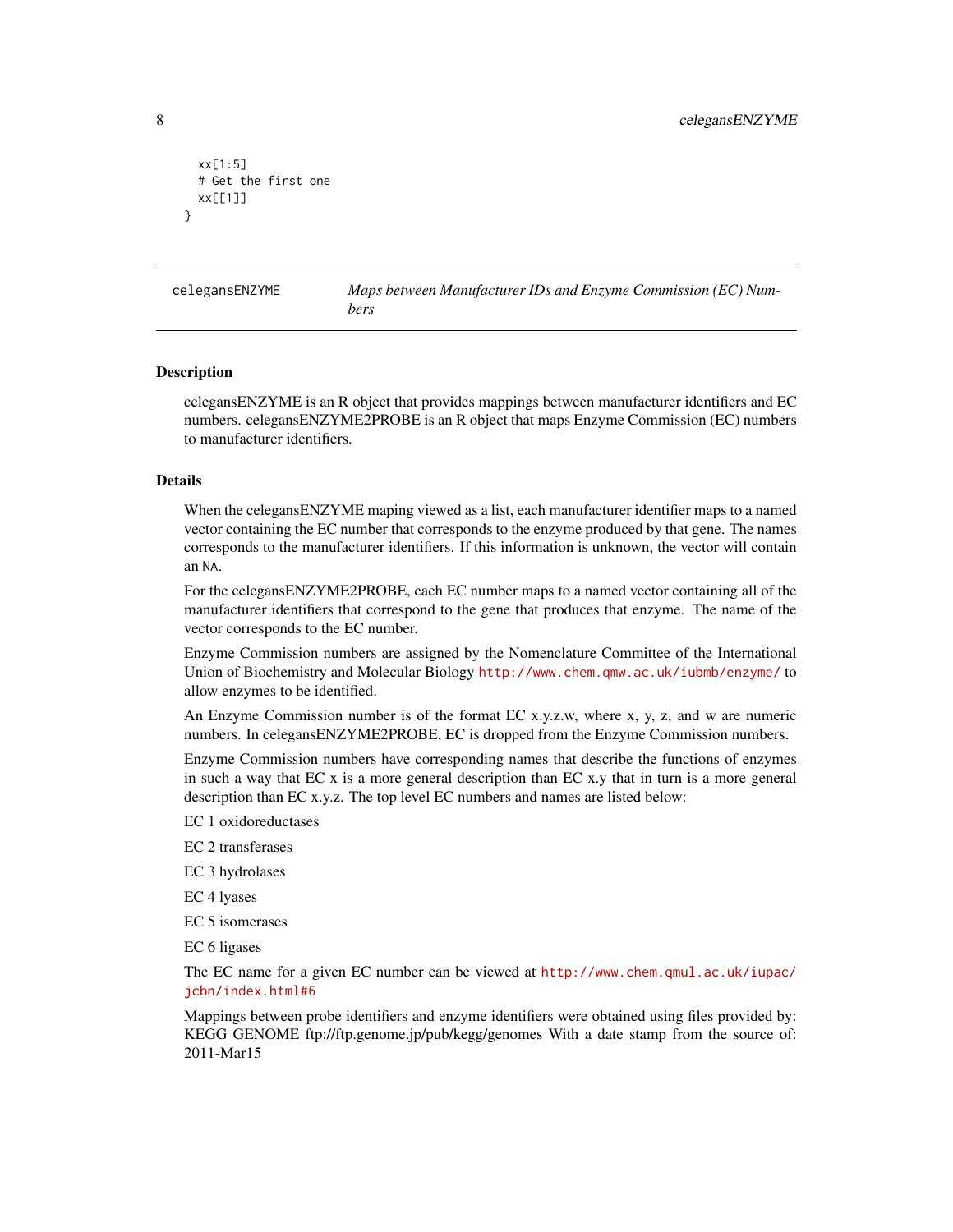## <span id="page-8-0"></span>References

<ftp://ftp.genome.ad.jp/pub/kegg/pathways>

## See Also

• [AnnotationDb-class](#page-0-0) for use of the select() interface.

## Examples

```
## select() interface:
## Objects in this package can be accessed using the select() interface
## from the AnnotationDbi package. See ?select for details.
## Bimap interface:
x <- celegansENZYME
# Get the probe identifiers that are mapped to an EC number
mapped_probes <- mappedkeys(x)
# Convert to a list
xx <- as.list(x[mapped_probes][1:3])
if(length(xx) > 0) {
  # Get the ENZYME for the first five probes
  xx[1:5]
  # Get the first one
  xx[[1]]
}
# Now convert celegansENZYME2PROBE to a list to see inside
x <- celegansENZYME2PROBE
mapped_probes \leq mappedkeys(x)
## convert to a list
xx <- as.list(x[mapped_probes][1:3])
if(length(xx) > 0){
   # Get the probe identifiers for the first five enzyme
   #commission numbers
   xx[1:5]
   # Get the first one
   xx[[1]]
}
```
celegansGENENAME *Map between Manufacturer IDs and Genes*

## Description

celegansGENENAME is an R object that maps manufacturer identifiers to the corresponding gene name.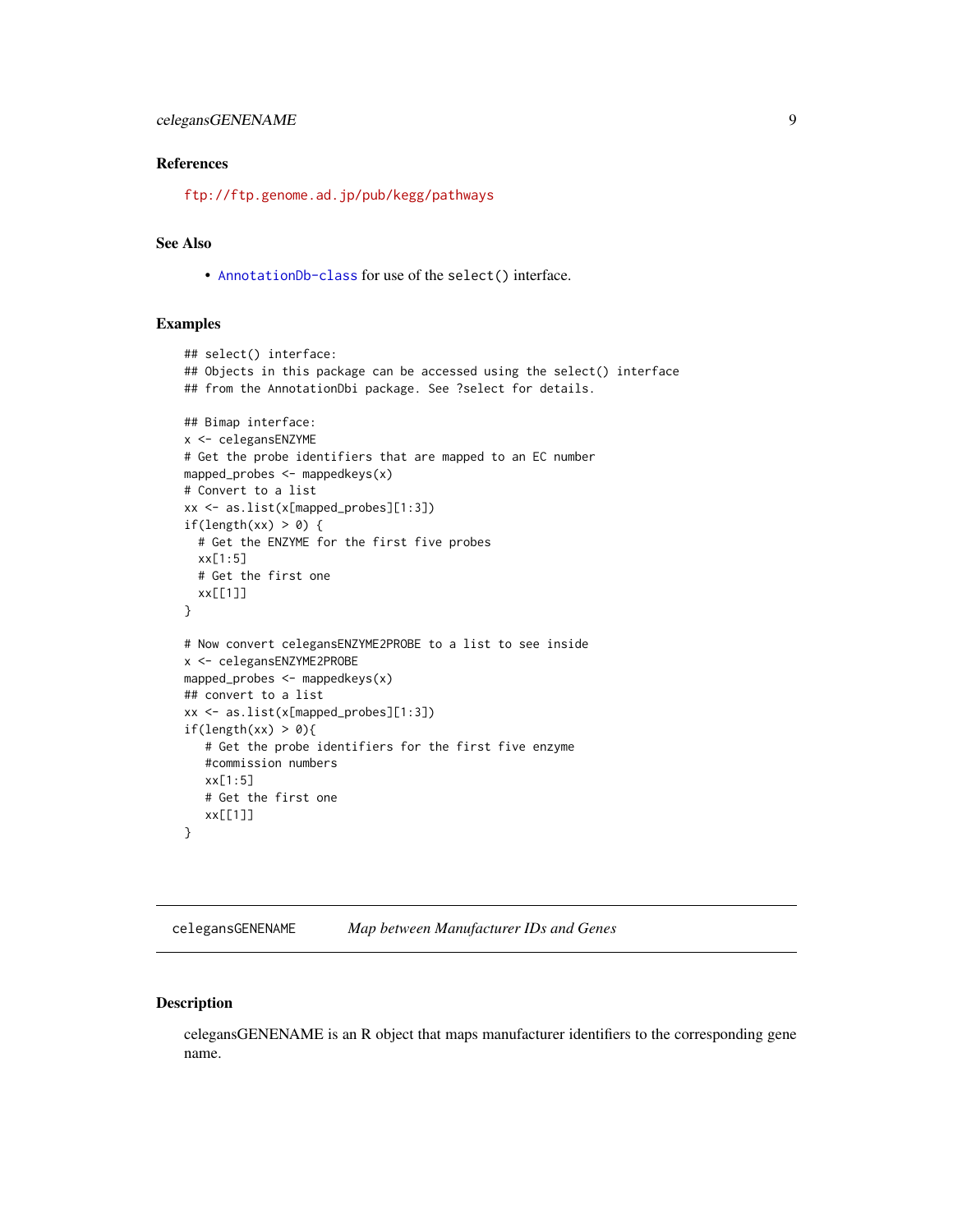## Details

Each manufacturer identifier maps to a named vector containing the gene name. The vector name corresponds to the manufacturer identifier. If the gene name is unknown, the vector will contain an NA.

Gene names currently include both the official (validated by a nomenclature committee) and preferred names (interim selected for display) for genes. Efforts are being made to differentiate the two by adding a name to the vector.

Mappings were based on data provided by: Entrez Gene ftp://ftp.ncbi.nlm.nih.gov/gene/DATA With a date stamp from the source of: 2021-Apr14

#### See Also

• [AnnotationDb-class](#page-0-0) for use of the select() interface.

#### Examples

```
## select() interface:
## Objects in this package can be accessed using the select() interface
## from the AnnotationDbi package. See ?select for details.
## Bimap interface:
x <- celegansGENENAME
# Get the probe identifiers that are mapped to a gene name
mapped_probes \leq mappedkeys(x)
# Convert to a list
xx <- as.list(x[mapped_probes][1:300])
if(length(xx) > 0) {
  # Get the GENENAME for the first five probes
  xx[1:5]
  # Get the first one
  xx[[1]]
}
```
celegansGO *Maps between manufacturer IDs and Gene Ontology (GO) IDs*

#### <span id="page-9-0"></span>**Description**

celegansGO is an R object that provides mappings between manufacturer identifiers and the GO identifiers that they are directly associated with. This mapping and its reverse mapping (celegansGO2PROBE) do NOT associate the child terms from the GO ontology with the gene. Only the directly evidenced terms are represented here.

celegansGO2ALLPROBES is an R object that provides mappings between a given GO identifier and all of the manufacturer identifiers annotated at that GO term OR TO ONE OF IT'S CHILD NODES in the GO ontology. Thus, this mapping is much larger and more inclusive than celegansGO2PROBE.

<span id="page-9-1"></span>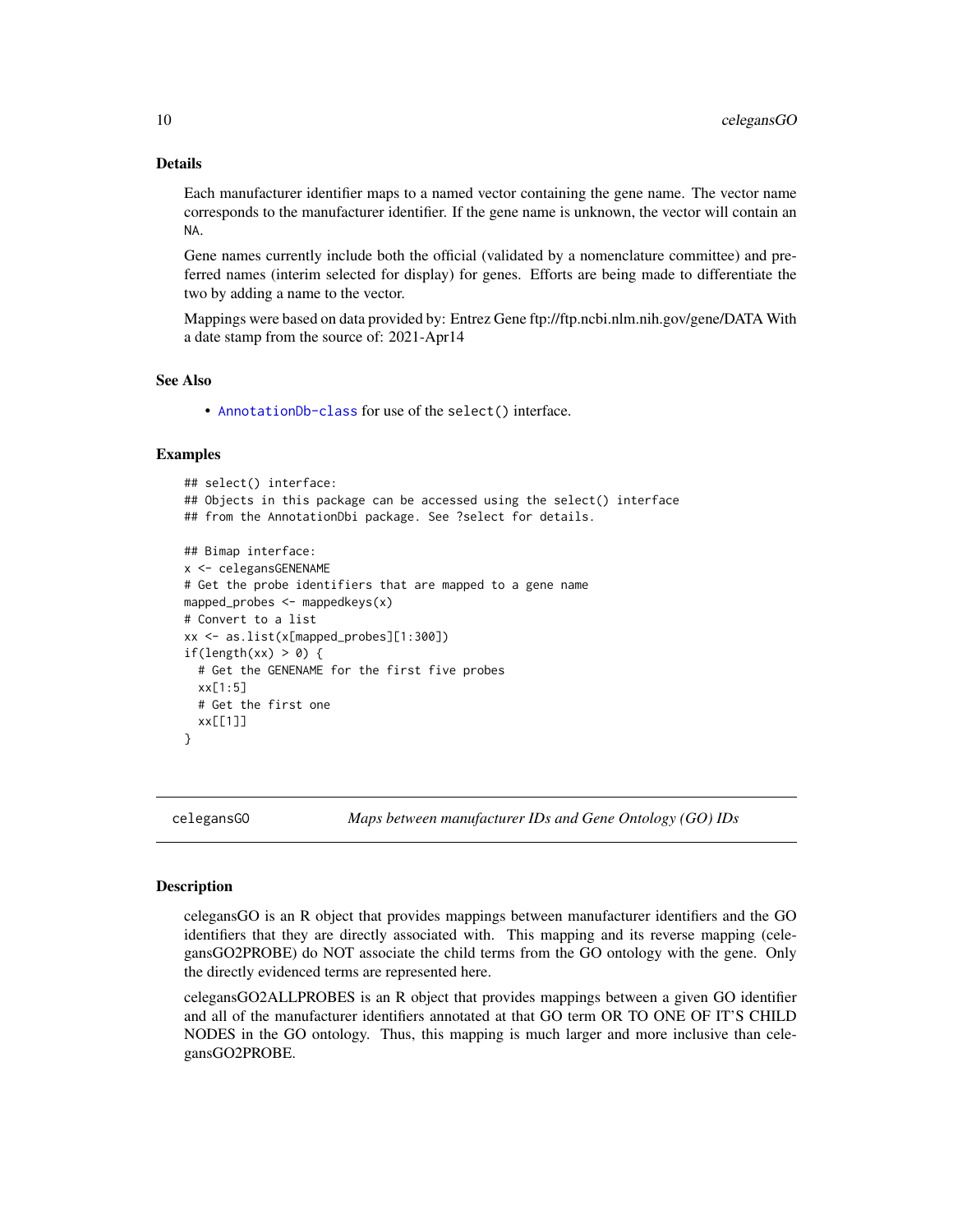#### celegansGO 11

## Details

If celegansGO is cast as a list, each manufacturer identifier is mapped to a list of lists. The names on the outer list are GO identifiers. Each inner list consists of three named elements: GOID, Ontology, and Evidence.

The GOID element matches the GO identifier named in the outer list and is included for convenience when processing the data using 'lapply'.

The Ontology element indicates which of the three Gene Ontology categories this identifier belongs to. The categories are biological process (BP), cellular component (CC), and molecular function (MF).

The Evidence element contains a code indicating what kind of evidence supports the association of the GO identifier to the manufacturer id. Some of the evidence codes in use include:

IMP: inferred from mutant phenotype

IGI: inferred from genetic interaction

IPI: inferred from physical interaction

ISS: inferred from sequence similarity

IDA: inferred from direct assay

IEP: inferred from expression pattern

IEA: inferred from electronic annotation

TAS: traceable author statement

NAS: non-traceable author statement

ND: no biological data available

IC: inferred by curator

A more complete listing of evidence codes can be found at:

<http://www.geneontology.org/GO.evidence.shtml>

If celegansGO2ALLPROBES or celegansGO2PROBE is cast as a list, each GO term maps to a named vector of manufacturer identifiers and evidence codes. A GO identifier may be mapped to the same manufacturer identifier more than once but the evidence code can be different. Mappings between Gene Ontology identifiers and Gene Ontology terms and other information are available in a separate data package named GO.

Whenever any of these mappings are cast as a data.frame, all the results will be output in an appropriate tabular form.

Mappings between manufacturer identifiers and GO information were obtained through their mappings to manufacturer identifiers. NAs are assigned to manufacturer identifiers that can not be mapped to any Gene Ontology information. Mappings between Gene Ontology identifiers an Gene Ontology terms and other information are available in a separate data package named GO.

All mappings were based on data provided by: Gene Ontology http://current.geneontology.org/ontology/gobasic.obo With a date stamp from the source of: 2021-02-01

## References

<ftp://ftp.ncbi.nlm.nih.gov/gene/DATA/>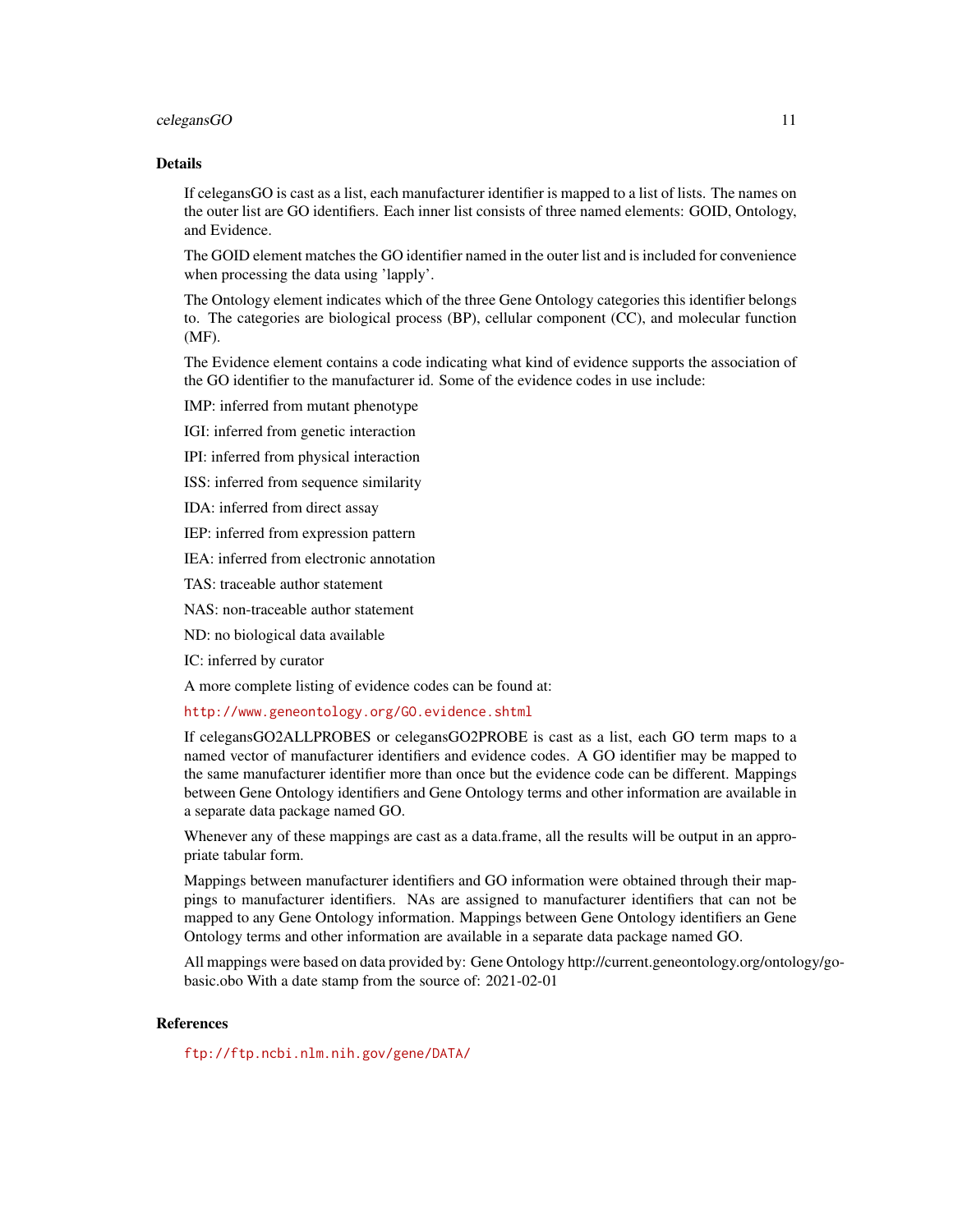## <span id="page-11-0"></span>See Also

- [celegansGO2ALLPROBES](#page-9-0)
- [AnnotationDb-class](#page-0-0) for use of the select() interface.

```
## select() interface:
## Objects in this package can be accessed using the select() interface
## from the AnnotationDbi package. See ?select for details.
## Bimap interface:
x <- celegansGO
# Get the manufacturer identifiers that are mapped to a GO ID
mapped_genes <- mappedkeys(x)
# Convert to a list
xx <- as.list(x[mapped_genes][1:300])
if(length(xx) > 0) {
    # Try the first one
   got <- xx[[1]]
    got[[1]][["GOID"]]
    got[[1]][["Ontology"]]
    got[[1]][["Evidence"]]
}
# For the reverse map:
x <- celegansGO2PROBE
mapped_genes <- mappedkeys(x)
# Convert to a list
xx <- as.list(x[mapped_genes][1:300])
if(length(xx) > 0){
    # Gets the manufacturer ids for the top 2nd and 3nd GO identifiers
    goids \leq -x \times [2:3]# Gets the manufacturer ids for the first element of goids
    goids[[1]]
    # Evidence code for the mappings
    names(goids[[1]])
}
x <- celegansGO2ALLPROBES
mapped_genes <- mappedkeys(x)
# Convert celegansGO2ALLPROBES to a list
xx <- as.list(x[mapped_genes][1:300])
if(length(xx) > 0){
# Gets the manufacturer identifiers for the top 2nd and 3nd GO identifiers
    goids \leq xx[2:3]# Gets all the manufacturer identifiers for the first element of goids
    goids[[1]]
    # Evidence code for the mappings
    names(goids[[1]])
}
```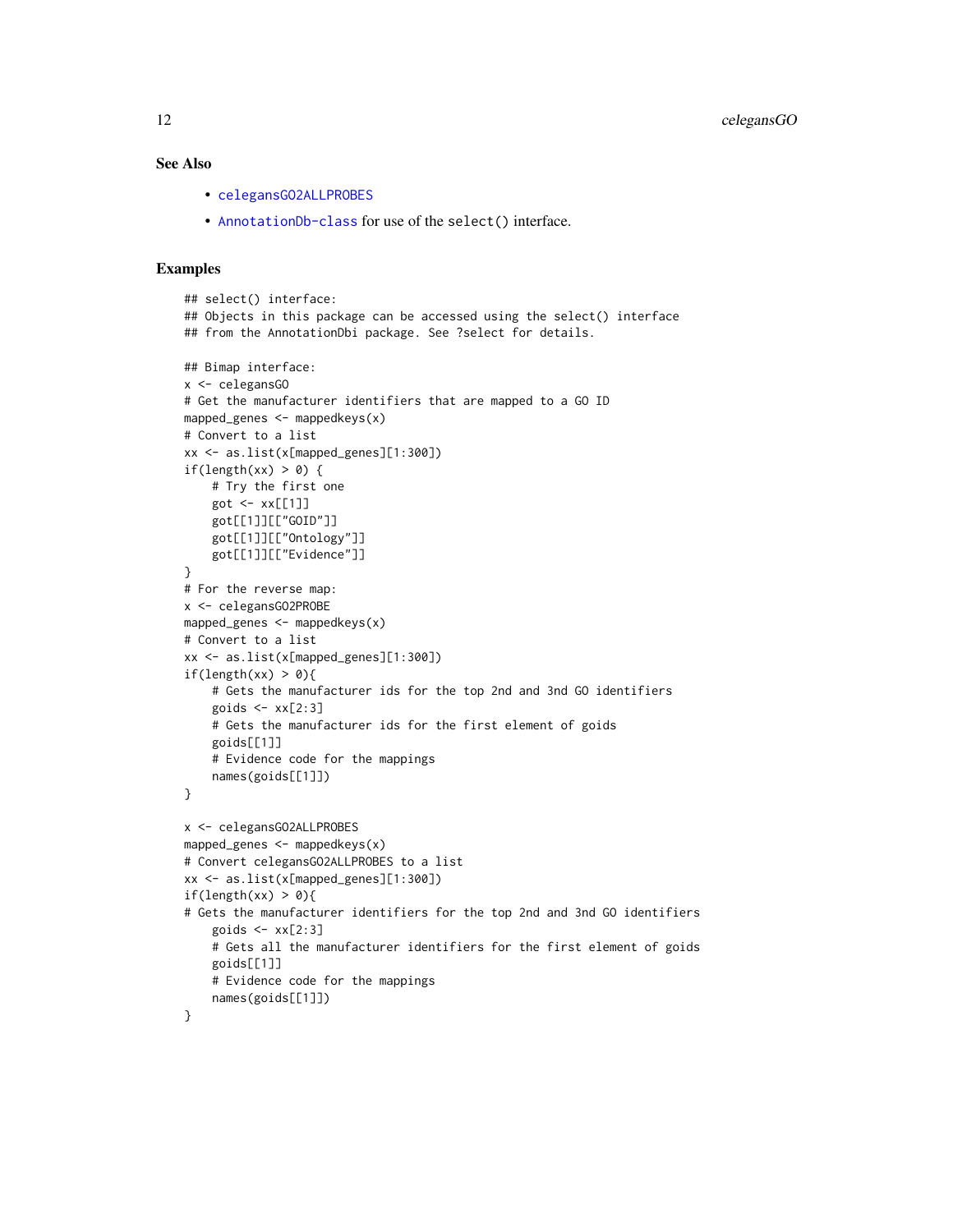<span id="page-12-0"></span>celegansMAPCOUNTS *Number of mapped keys for the maps in package celegans.db*

## **Description**

DEPRECATED. Counts in the MAPCOUNT table are out of sync and should not be used.

celegansMAPCOUNTS provides the "map count" (i.e. the count of mapped keys) for each map in package celegans.db.

#### **Details**

DEPRECATED. Counts in the MAPCOUNT table are out of sync and should not be used.

This "map count" information is precalculated and stored in the package annotation DB. This allows some quality control and is used by the [checkMAPCOUNTS](#page-0-0) function defined in AnnotationDbi to compare and validate different methods (like count.mappedkeys $(x)$  or sum(!is.na(as.list(x)))) for getting the "map count" of a given map.

celegansORGANISM *The Organism information for celegans*

#### Description

celegansORGANISM is an R object that contains a single item: a character string that names the organism for which celegans was built. celegansORGPKG is an R object that contains a chararcter vector with the name of the organism package that a chip package depends on for its gene-centric annotation.

## Details

Although the package name is suggestive of the organism for which it was built, celegansORGAN-ISM provides a simple way to programmatically extract the organism name. celegansORGPKG provides a simple way to programmatically extract the name of the parent organism package. The parent organism package is a strict dependency for chip packages as this is where the gene cetric information is ultimately extracted from. The full package name will always be this string plus the extension ".db". But most programatic acces will not require this extension, so its more convenient to leave it out.

#### See Also

• [AnnotationDb-class](#page-0-0) for use of the select() interface.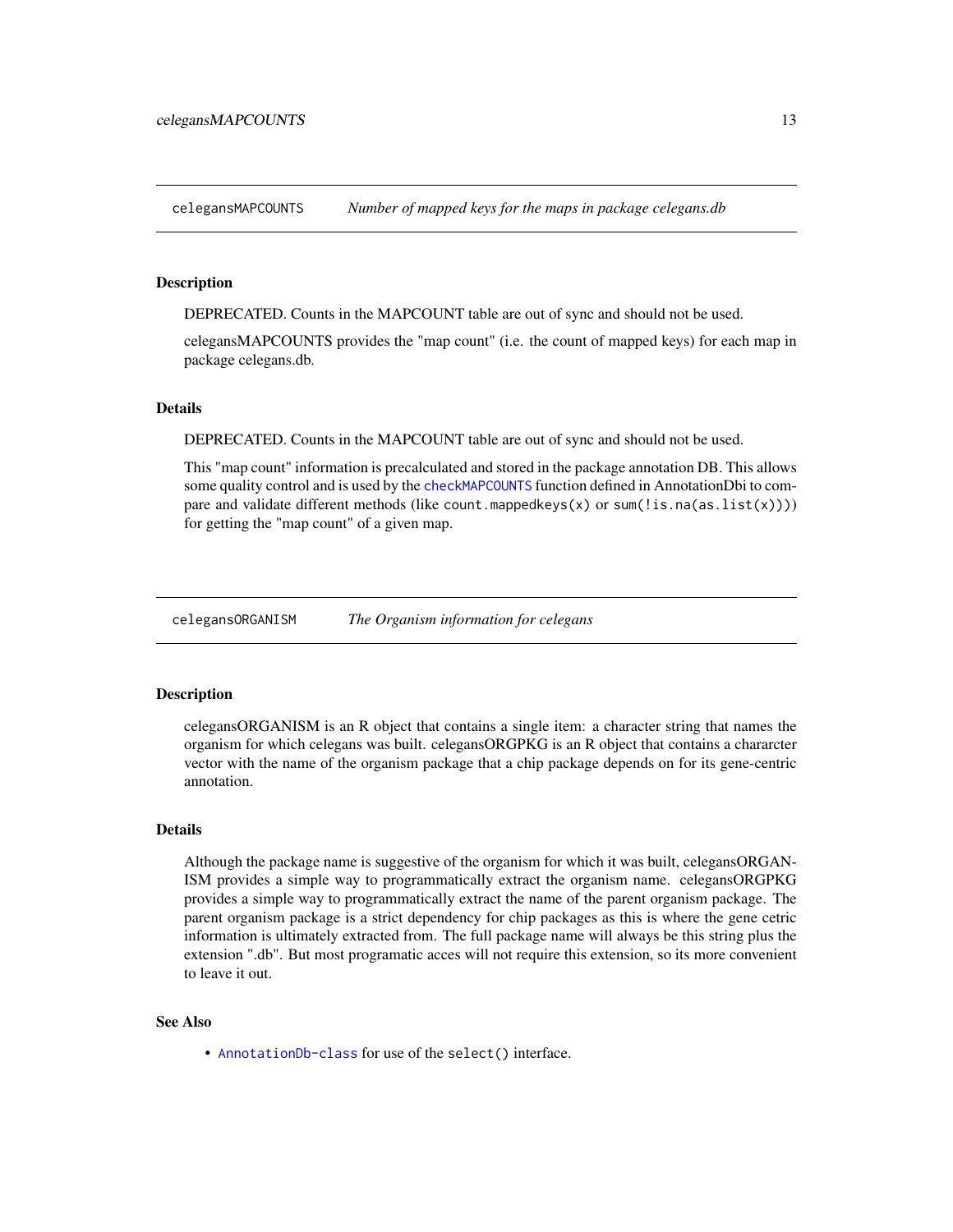#### Examples

```
## select() interface:
## Objects in this package can be accessed using the select() interface
## from the AnnotationDbi package. See ?select for details.
## Bimap interface:
celegansORGANISM
celegansORGPKG
```
celegansPATH *Mappings between probe identifiers and KEGG pathway identifiers*

## Description

KEGG (Kyoto Encyclopedia of Genes and Genomes) maintains pathway data for various organisms.

celegansPATH maps probe identifiers to the identifiers used by KEGG for pathways in which the genes represented by the probe identifiers are involved

celegansPATH2PROBE is an R object that provides mappings between KEGG identifiers and manufacturer identifiers.

## Details

Each KEGG pathway has a name and identifier. Pathway name for a given pathway identifier can be obtained using the KEGG data package that can either be built using AnnBuilder or downloaded from Bioconductor <http://www.bioconductor.org>.

Graphic presentations of pathways are searchable at url http://www.genome.ad.jp/kegg/pathway.html by using pathway identifiers as keys.

Mappings were based on data provided by: KEGG GENOME ftp://ftp.genome.jp/pub/kegg/genomes With a date stamp from the source of: 2011-Mar15

#### References

<http://www.genome.ad.jp/kegg/>

## See Also

• [AnnotationDb-class](#page-0-0) for use of the select() interface.

```
## select() interface:
## Objects in this package can be accessed using the select() interface
## from the AnnotationDbi package. See ?select for details.
## Bimap interface:
x <- celegansPATH
```
<span id="page-13-0"></span>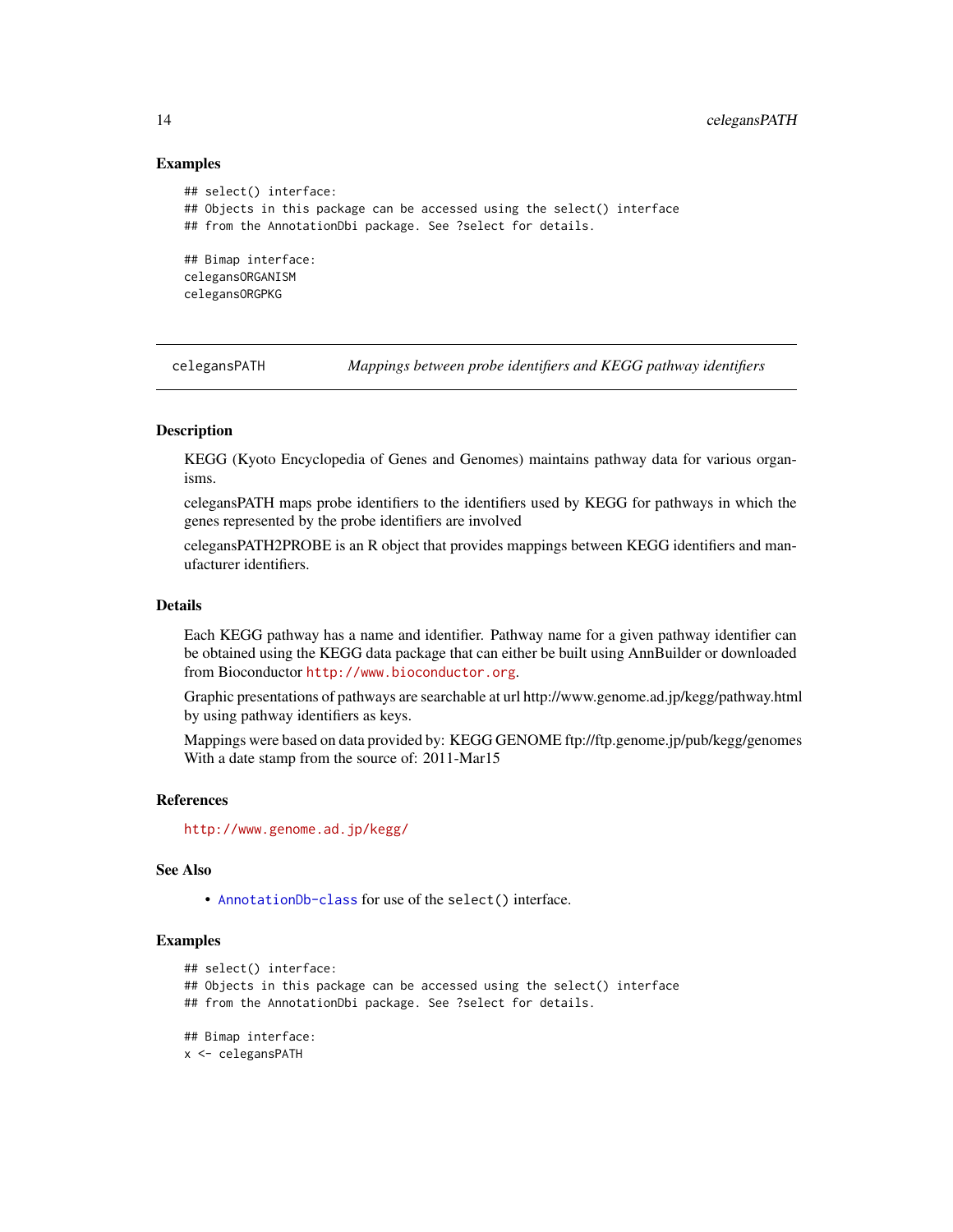#### <span id="page-14-0"></span>celegansPMID 15

```
# Get the probe identifiers that are mapped to a KEGG pathway ID
mapped_probes <- mappedkeys(x)
# Convert to a list
xx <- as.list(x[mapped_probes][1:300])
if(length(xx) > 0) {
 # Get the PATH for the first five probes
 xx[1:5]
 # Get the first one
 xx[[1]]
}
x <- celegansPATH
mapped_probes <- mappedkeys(x)
# Now convert the celegansPATH2PROBE object to a list
xx <- as.list(x[mapped_probes][1:300])
if(length(xx) > 0){
    # Get the probe identifiers for the first two pathway identifiers
   xx[1:2]
    # Get the first one
    xx[[1]]
}
```
celegansPMID *Maps between Manufacturer Identifiers and PubMed Identifiers*

## Description

celegansPMID is an R object that provides mappings between manufacturer identifiers and PubMed identifiers. celegansPMID2PROBE is an R object that provides mappings between PubMed identifiers and manufacturer identifiers.

## Details

When celegansPMID is viewed as a list each manufacturer identifier is mapped to a named vector of PubMed identifiers. The name associated with each vector corresponds to the manufacturer identifier. The length of the vector may be one or greater, depending on how many PubMed identifiers a given manufacturer identifier is mapped to. An NA is reported for any manufacturer identifier that cannot be mapped to a PubMed identifier.

When celegansPMID2PROBE is viewed as a list each PubMed identifier is mapped to a named vector of manufacturer identifiers. The name represents the PubMed identifier and the vector contains all manufacturer identifiers that are represented by that PubMed identifier. The length of the vector may be one or longer, depending on how many manufacturer identifiers are mapped to a given PubMed identifier.

Titles, abstracts, and possibly full texts of articles can be obtained from PubMed by providing a valid PubMed identifier. The pubmed function of annotate can also be used for the same purpose.

Mappings were based on data provided by: Entrez Gene ftp://ftp.ncbi.nlm.nih.gov/gene/DATA With a date stamp from the source of: 2021-Apr14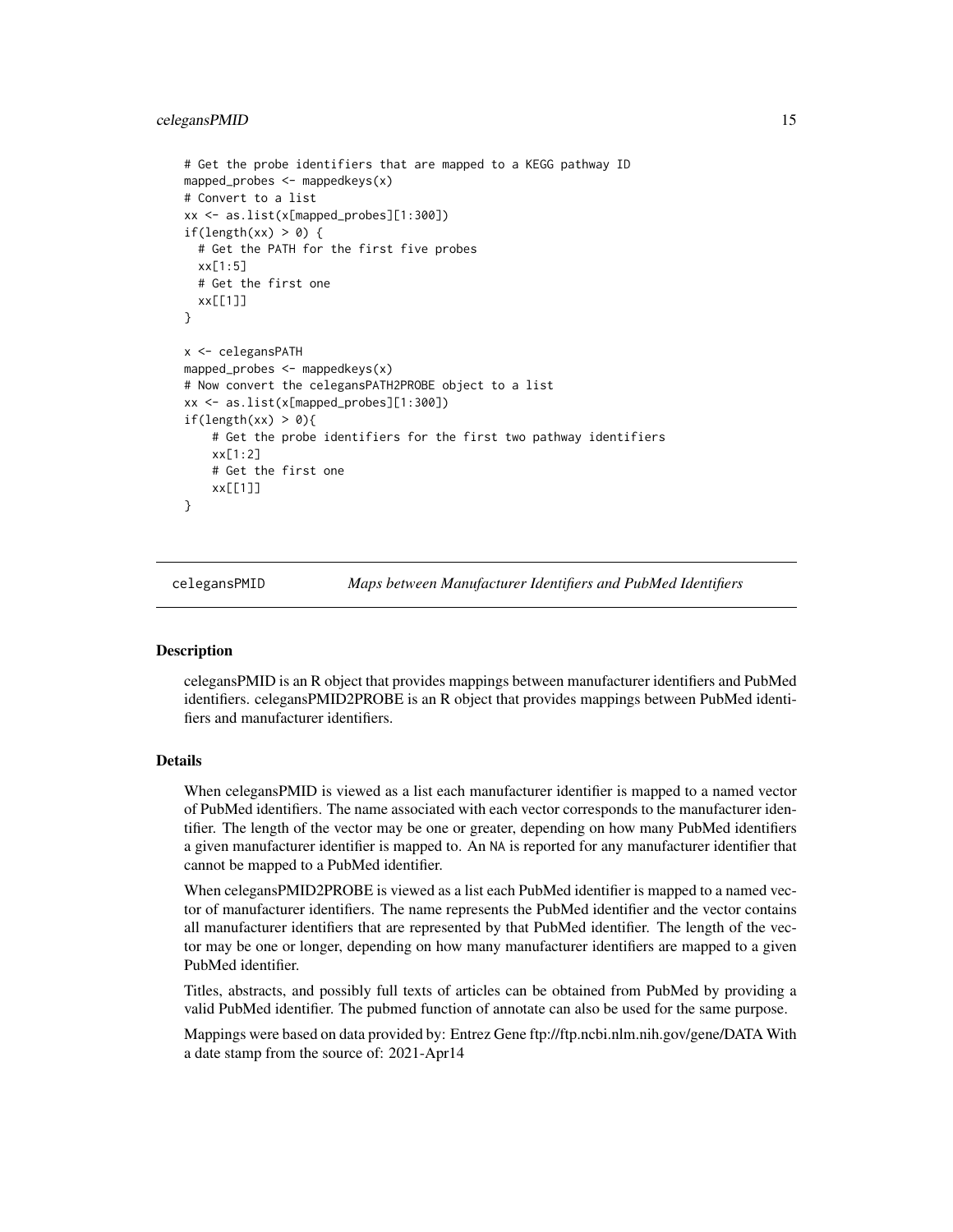#### References

<https://www.ncbi.nlm.nih.gov/entrez/query.fcgi?db=PubMed>

#### See Also

• [AnnotationDb-class](#page-0-0) for use of the select() interface.

```
## select() interface:
## Objects in this package can be accessed using the select() interface
## from the AnnotationDbi package. See ?select for details.
## Bimap interface:
x <- celegansPMID
# Get the probe identifiers that are mapped to any PubMed ID
mapped_probes \leq mappedkeys(x)
# Convert to a list
xx <- as.list(x[mapped_probes][1:300])
if(length(xx) > 0){
    # Get the PubMed identifiers for the first two probe identifiers
    xx[1:2]
    # Get the first one
    xx[[1]]
    if(interactive() && !is.null(xx[[1]]) && !is.na(xx[[1]])
       && require(annotate)){
        # Get article information as XML files
        xmls < -pubmed(xx[[1]], disp = "data")# View article information using a browser
        pubmed(xx[[1]], disp = "browser")
   }
}
x <- celegansPMID2PROBE
mapped_probes \leq mappedkeys(x)
# Now convert the reverse map object celegansPMID2PROBE to a list
xx <- as.list(x[mapped_probes][1:300])
if(length(xx) > 0){
    # Get the probe identifiers for the first two PubMed identifiers
    xx[1:2]
    # Get the first one
    xx[[1]]
    if(interactive() && require(annotate)){
        # Get article information as XML files for a PubMed id
        xmls < -pubmed(names(xx)[1], disp = "data")# View article information using a browser
        pubmed(names(xx)[1], disp = "browser")
    }
}
```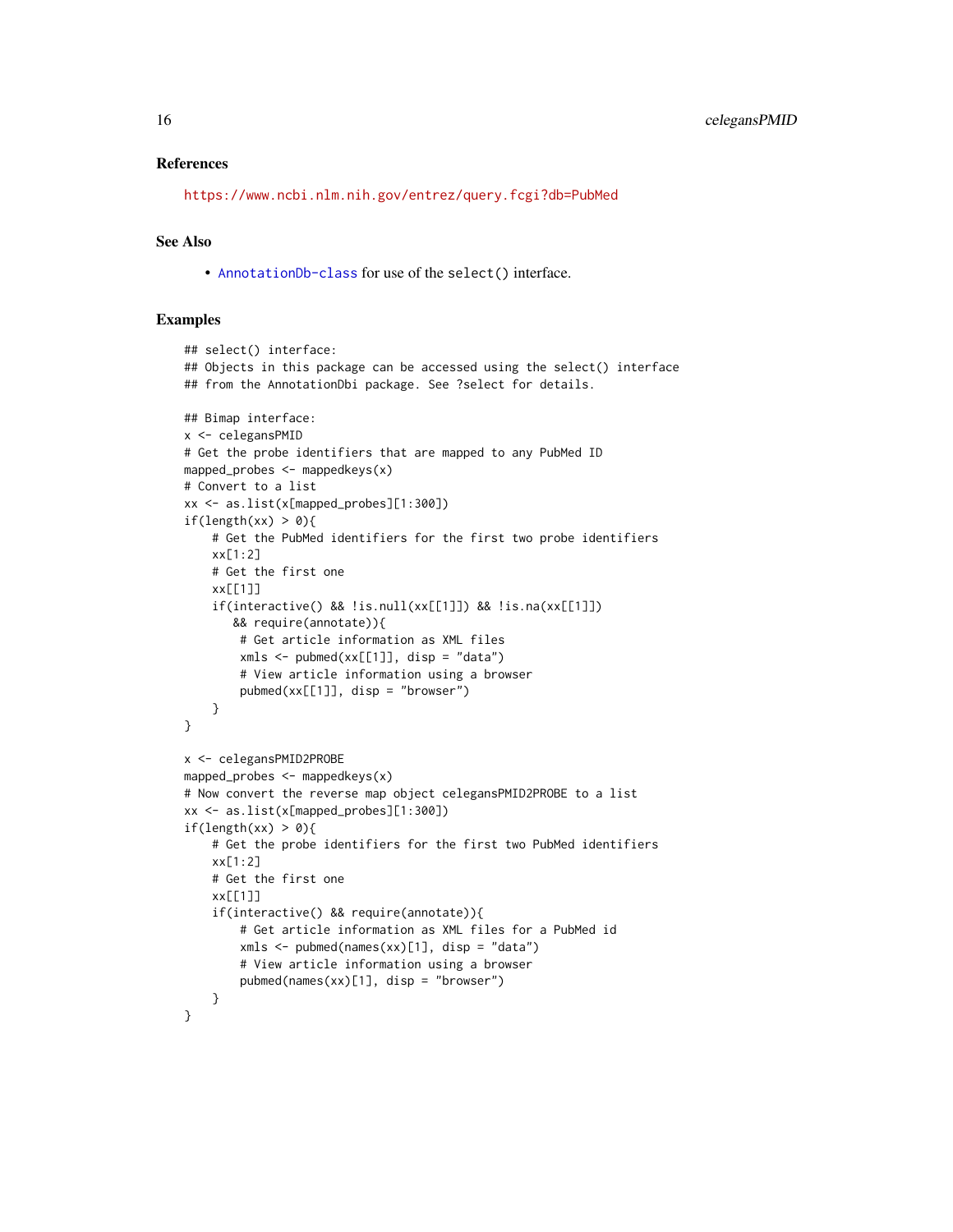<span id="page-16-0"></span>celegansREFSEQ is an R object that provides mappings between manufacturer identifiers and Ref-Seq identifiers.

#### Details

Each manufacturer identifier is mapped to a named vector of RefSeq identifiers. The name represents the manufacturer identifier and the vector contains all RefSeq identifiers that can be mapped to that manufacturer identifier. The length of the vector may be one or greater, depending on how many RefSeq identifiers a given manufacturer identifier can be mapped to. An NA is reported for any manufacturer identifier that cannot be mapped to a RefSeq identifier at this time.

RefSeq identifiers differ in format according to the type of record the identifiers are for as shown below:

NG\\_XXXXX: RefSeq accessions for genomic region (nucleotide) records

NM\\_XXXXX: RefSeq accessions for mRNA records

NC\\_XXXXX: RefSeq accessions for chromosome records

NP\\_XXXXX: RefSeq accessions for protein records

XR\\_XXXXX: RefSeq accessions for model RNAs that are not associated with protein products

XM\\_XXXXX: RefSeq accessions for model mRNA records

XP\\_XXXXX: RefSeq accessions for model protein records

Where XXXXX is a sequence of integers.

NCBI <https://www.ncbi.nlm.nih.gov/RefSeq/> allows users to query the RefSeq database using RefSeq identifiers.

Mappings were based on data provided by: Entrez Gene ftp://ftp.ncbi.nlm.nih.gov/gene/DATA With a date stamp from the source of: 2021-Apr14

## References

<https://www.ncbi.nlm.nih.gov> <https://www.ncbi.nlm.nih.gov/RefSeq/>

## See Also

• [AnnotationDb-class](#page-0-0) for use of the select() interface.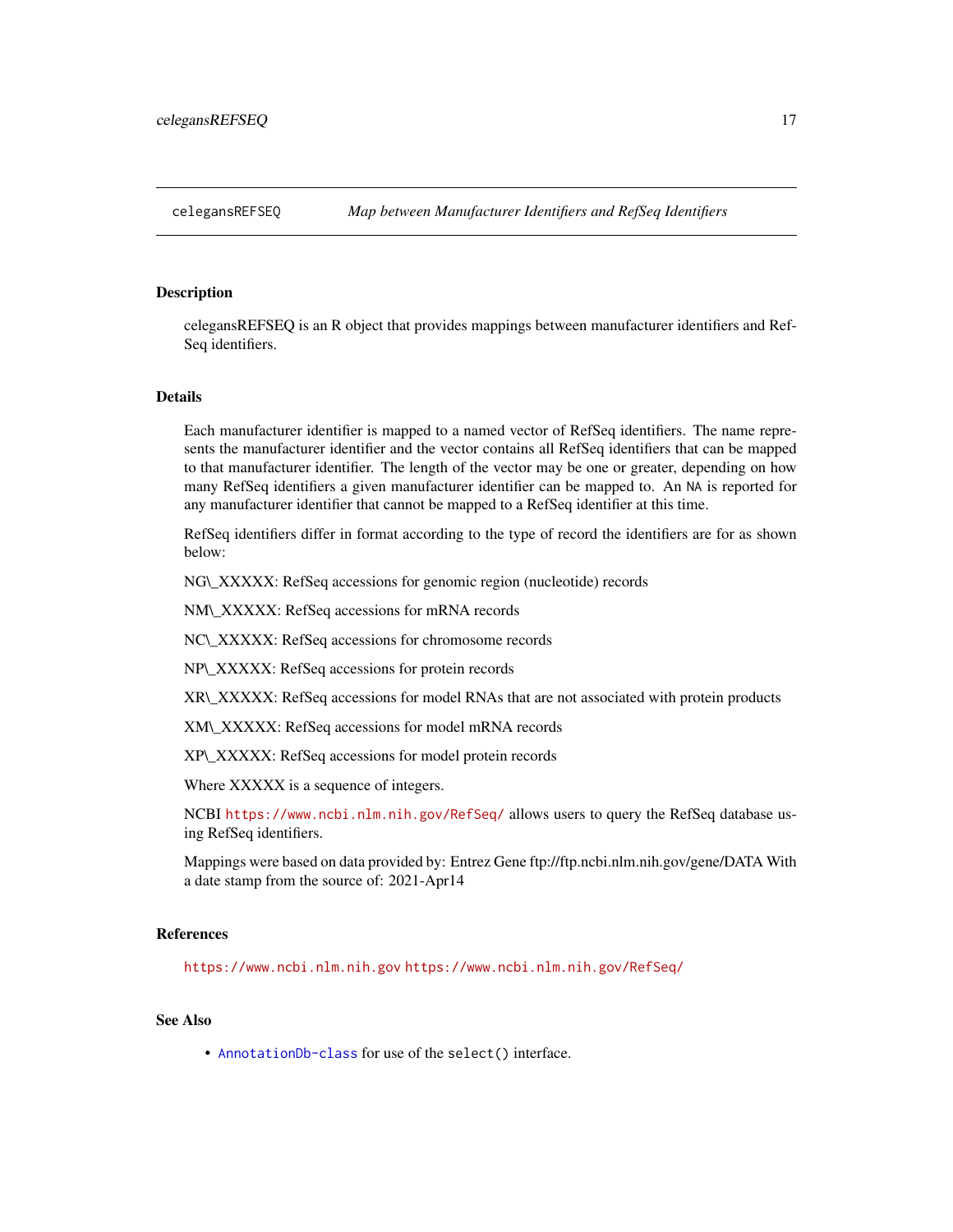#### Examples

```
## select() interface:
## Objects in this package can be accessed using the select() interface
## from the AnnotationDbi package. See ?select for details.
## Bimap interface:
x <- celegansREFSEQ
# Get the probe identifiers that are mapped to any RefSeq ID
mapped_probes <- mappedkeys(x)
# Convert to a list
xx <- as.list(x[mapped_probes][1:300])
if(length(xx) > 0) {
  # Get the REFSEQ for the first five probes
  xx[1:5]
  # Get the first one
  xx[[1]]
}
```
celegansSYMBOL *Map between Manufacturer Identifiers and Gene Symbols*

#### Description

celegansSYMBOL is an R object that provides mappings between manufacturer identifiers and gene abbreviations.

## Details

Each manufacturer identifier is mapped to an abbreviation for the corresponding gene. An NA is reported if there is no known abbreviation for a given gene.

Symbols typically consist of 3 letters that define either a single gene (ABC) or multiple genes (ABC1, ABC2, ABC3). Gene symbols can be used as key words to query public databases such as Entrez Gene.

Mappings were based on data provided by: Entrez Gene ftp://ftp.ncbi.nlm.nih.gov/gene/DATA With a date stamp from the source of: 2021-Apr14

#### References

<https://www.ncbi.nlm.nih.gov/entrez/query.fcgi?db=gene>

#### See Also

• [AnnotationDb-class](#page-0-0) for use of the select() interface.

<span id="page-17-0"></span>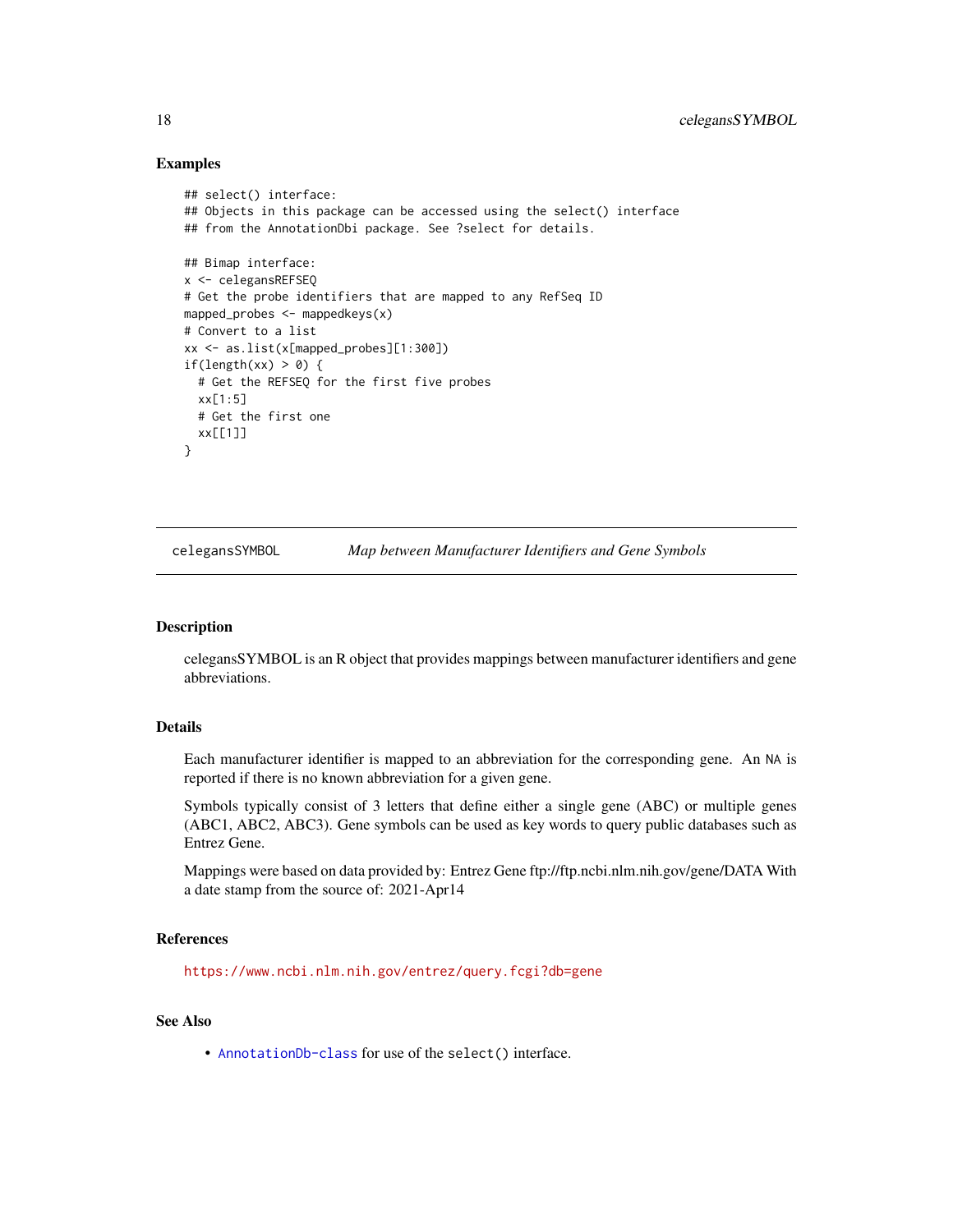## <span id="page-18-0"></span>celegansUNIPROT 19

#### Examples

```
## select() interface:
## Objects in this package can be accessed using the select() interface
## from the AnnotationDbi package. See ?select for details.
## Bimap interface:
x <- celegansSYMBOL
# Get the probe identifiers that are mapped to a gene symbol
mapped_probes <- mappedkeys(x)
# Convert to a list
xx <- as.list(x[mapped_probes][1:300])
if(length(xx) > 0) {
  # Get the SYMBOL for the first five probes
  xx[1:5]
  # Get the first one
  xx[[1]]
}
```
celegansUNIPROT *Map Uniprot accession numbers with Entrez Gene identifiers*

#### Description

celegansUNIPROT is an R object that contains mappings between the manufacturer identifiers and Uniprot accession numbers.

## Details

This object is a simple mapping of manufacturer identifiers to Uniprot Accessions.

Mappings were based on data provided by NCBI (link above) with an exception for fly, which required retrieving the data from ensembl <http://www.ensembl.org/biomart/martview/>

#### See Also

• [AnnotationDb-class](#page-0-0) for use of the select() interface.

```
## select() interface:
## Objects in this package can be accessed using the select() interface
## from the AnnotationDbi package. See ?select for details.
## Bimap interface:
x <- celegansUNIPROT
# Get the entrez gene IDs that are mapped to an Uniprot ID
mapped_genes <- mappedkeys(x)
# Convert to a list
xx <- as.list(x[mapped_genes][1:300])
if(length(xx) > 0) {
```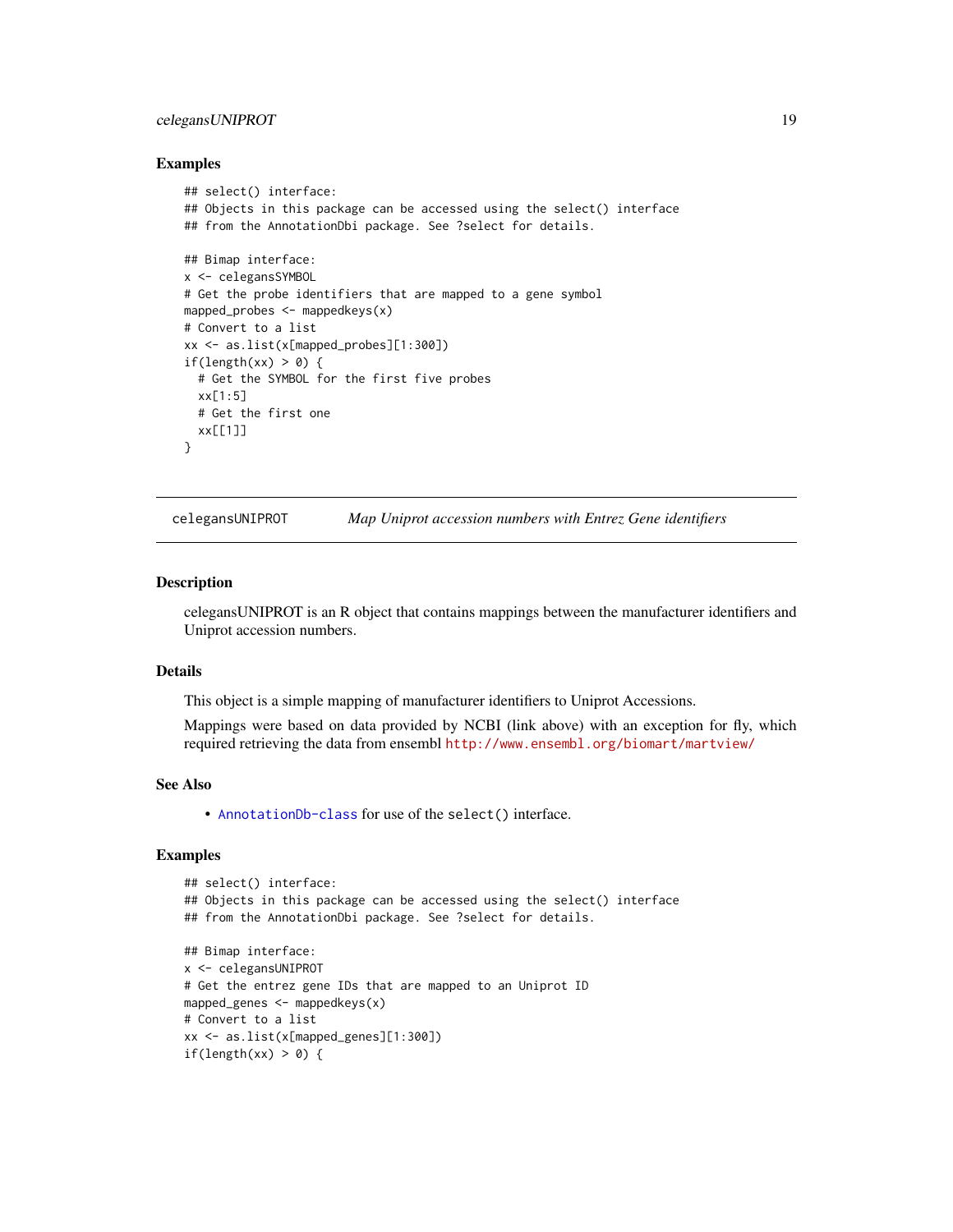```
# Get the Uniprot IDs for the first five genes
 xx[1:5]
 # Get the first one
 xx[[1]]
}
```
celegansWORMBASE *Map Wormbase accession numbers with Entrez Gene identifiers*

#### Description

celegansWORMBASE is an R object that contains mappings between manufacturer identifiers and Wormbase accession numbers.

## Details

This object is a simple mapping of manufacturer identifiers to Wormbase Accessions.

Mappings were based on data provided from ensembl

## See Also

• [AnnotationDb-class](#page-0-0) for use of the select() interface.

```
## select() interface:
## Objects in this package can be accessed using the select() interface
## from the AnnotationDbi package. See ?select for details.
## Bimap interface:
x <- celegansWORMBASE
# Get the entrez gene IDs that are mapped to an Wormbase ID
mapped_genes <- mappedkeys(x)
# Convert to a list
xx <- as.list(x[mapped_genes][1:300])
if(length(xx) > 0) {
  # Get the Wormbase IDs for the first five genes
  xx[1:5]
  # Get the first one
  xx[[1]]
}
```
<span id="page-19-0"></span>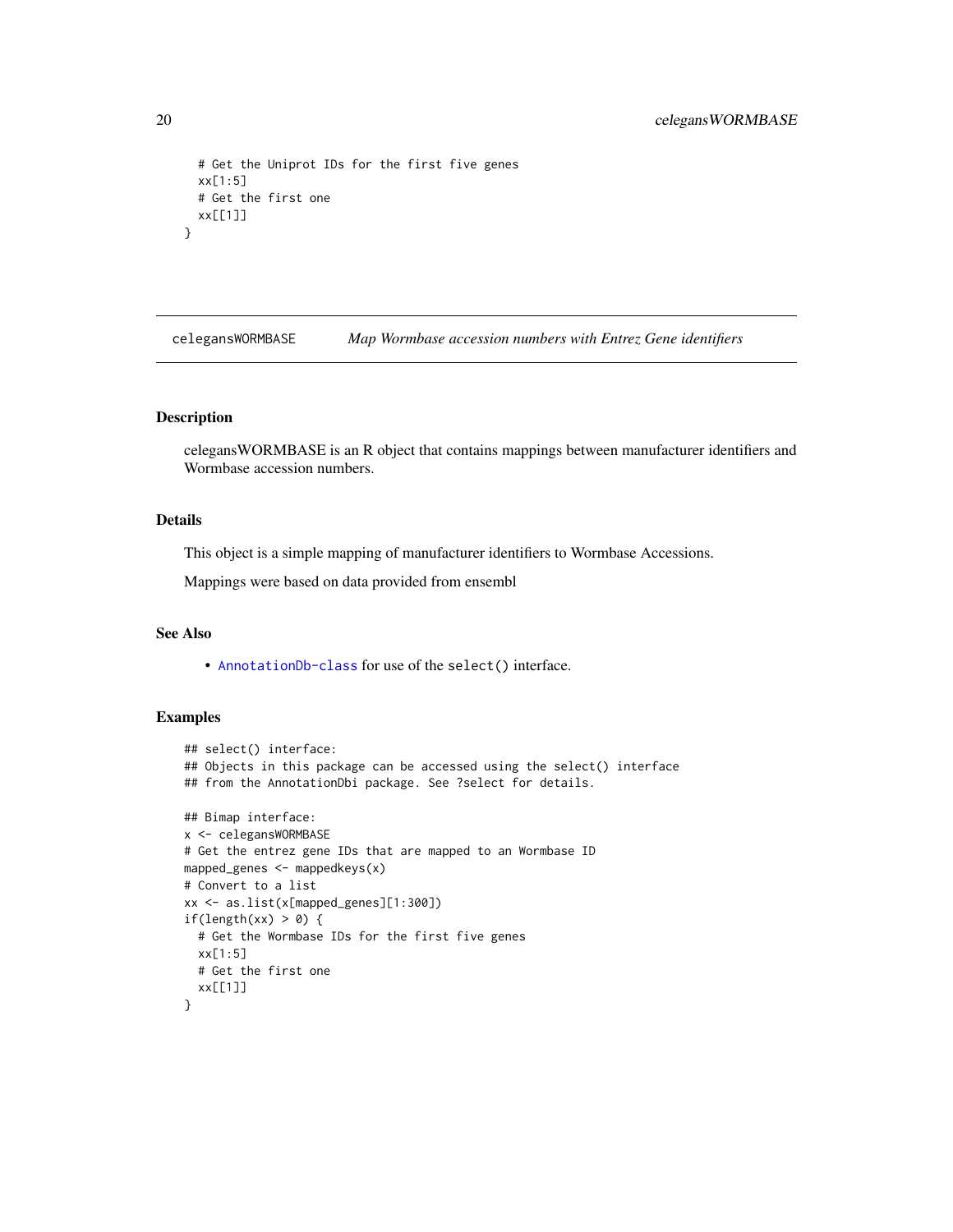<span id="page-20-0"></span>

Some convenience functions for getting a connection object to (or collecting information about) the package annotation DB.

#### Usage

```
celegans_dbconn()
celegans_dbfile()
celegans_dbschema(file="", show.indices=FALSE)
celegans_dbInfo()
```
## Arguments

| file         | A connection, or a character string naming the file to print to (see the file<br>argument of the cat function for the details). |
|--------------|---------------------------------------------------------------------------------------------------------------------------------|
| show.indices | The CREATE INDEX statements are not shown by default. Use show, indices=TRUE<br>to get them.                                    |

## Details

celegans\_dbconn returns a connection object to the package annotation DB. IMPORTANT: Don't call [dbDisconnect](#page-0-0) on the connection object returned by celegans\_dbconn or you will break all the [AnnDbObj](#page-0-0) objects defined in this package!

celegans\_dbfile returns the path (character string) to the package annotation DB (this is an SQLite file).

celegans\_dbschema prints the schema definition of the package annotation DB.

celegans\_dbInfo prints other information about the package annotation DB.

#### Value

celegans\_dbconn: a DBIConnection object representing an open connection to the package annotation DB.

celegans\_dbfile: a character string with the path to the package annotation DB.

celegans\_dbschema: none (invisible NULL).

celegans\_dbInfo: none (invisible NULL).

## See Also

[dbGetQuery](#page-0-0), [dbConnect](#page-0-0), [dbconn](#page-0-0), [dbfile](#page-0-0), [dbschema](#page-0-0), [dbInfo](#page-0-0)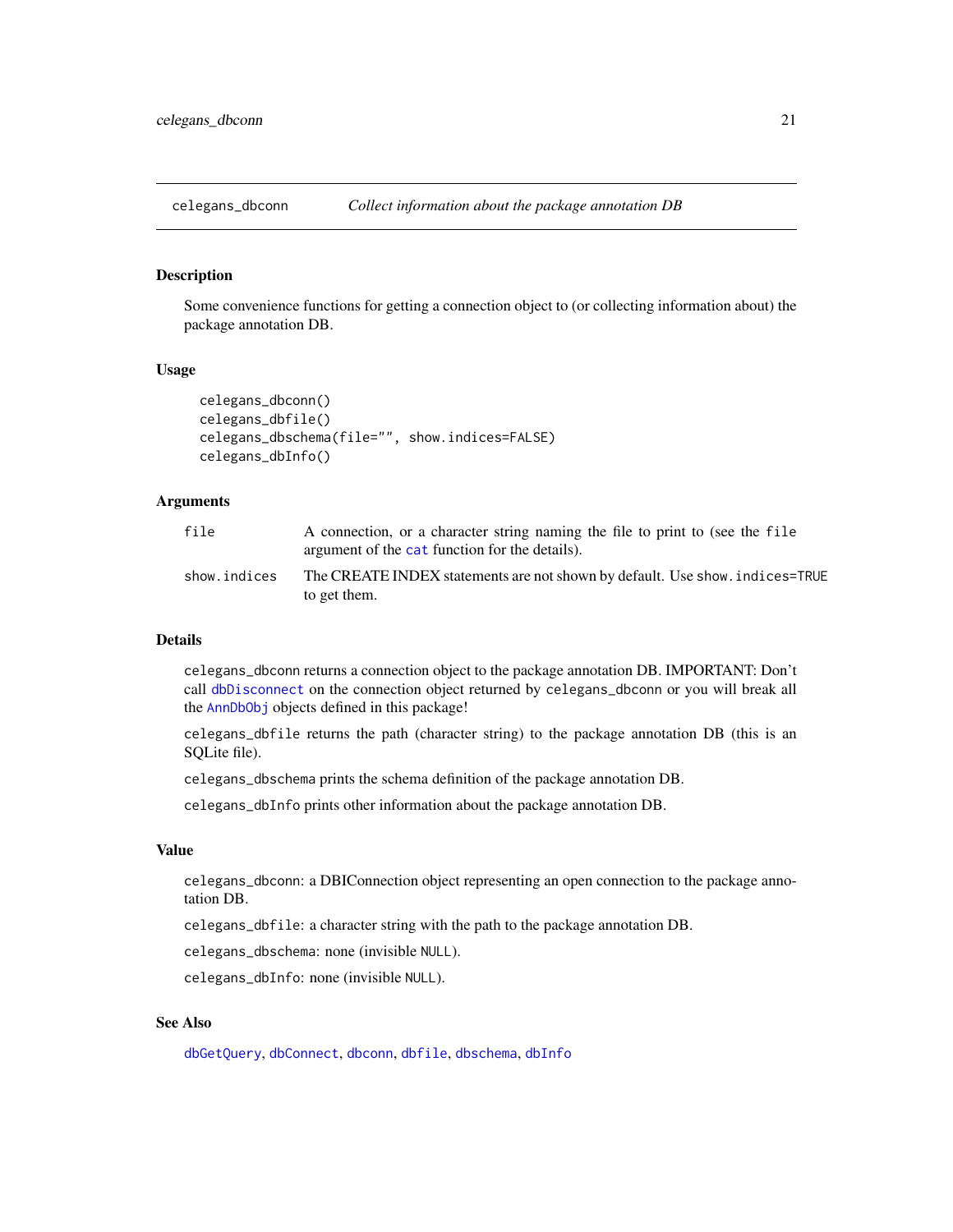## Examples

library(DBI) ## Count the number of rows in the "probes" table: dbGetQuery(celegans\_dbconn(), "SELECT COUNT(\*) FROM probes")

celegans\_dbschema()

celegans\_dbInfo()